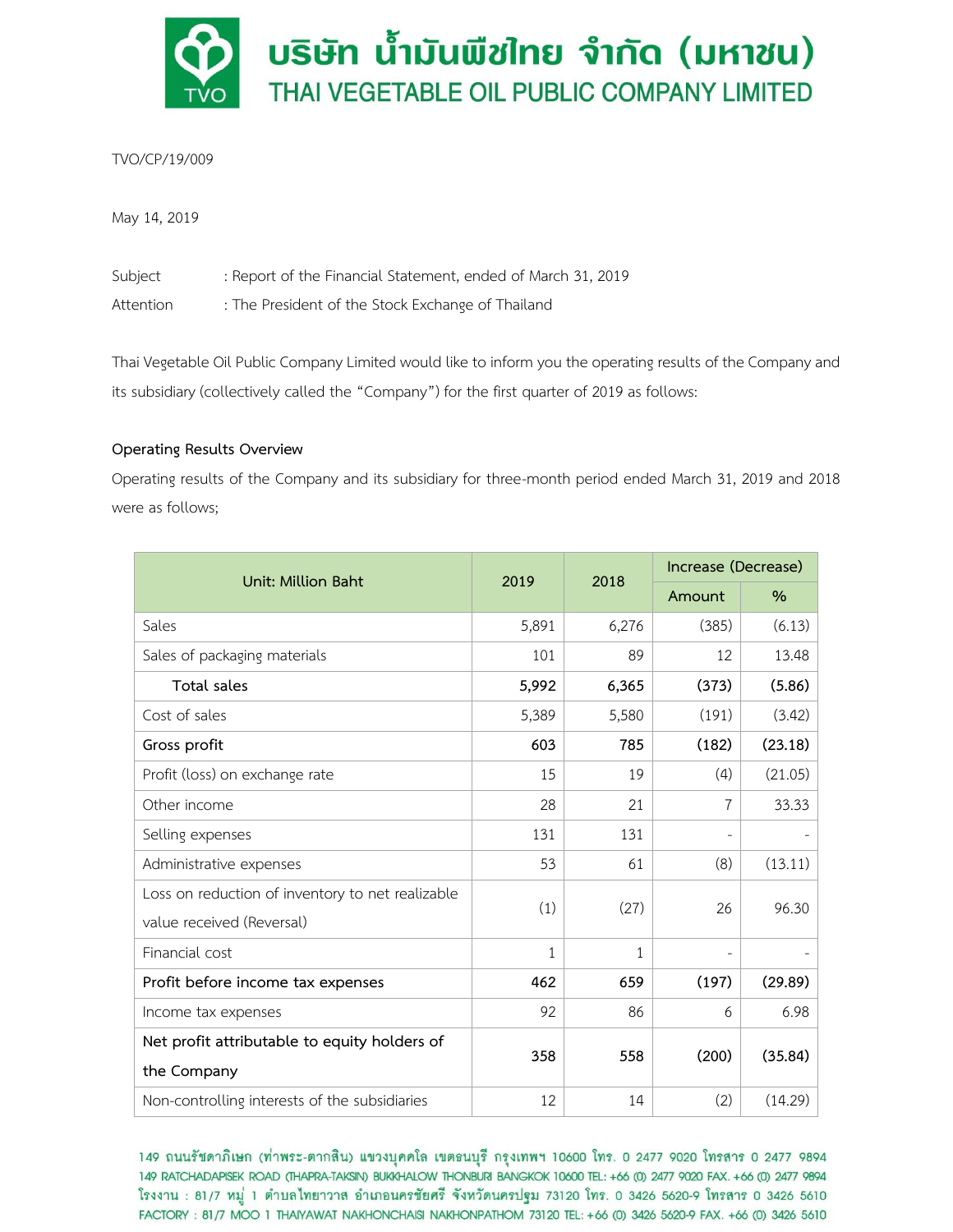In the first quarter of 2019, the Company and its subsidiary had a net profit of Baht 358 million, decreased by Baht 200 million or 35.84% from Baht 558 million when compared to the same quarter of 2018. The main reasons were;

# **Sales Revenues**

- **Revenue from sales of soybean meal and other animal feed ingredients** decreased by 2.77% when compared to the first quarter of 2018, mainly due to lower domestic selling prices which followed weaker soybean meal prices in international market. However, the Company managed to increase sales volume of soybean meal since there was less competition from imported soybean meal as a result of lower than normal export volume of soybean meal from Argentina which was affected by drought since the beginning of 2018 and new crop soybean has not yet been harvested.
- **Revenue from sales of refined soybean oil** decreased by 12.70% when compared to the first quarter of 2018, Given the fact that, the Company managed to increase sales volume by 5%, the selling price of refined soybean oil was affected by the lower international palm oil prices as well as the oversupply of domestic palm oil affected the price of palm oil. Therefore, the Company adjusted the selling price of soybean oil to increase competitive advantage in the edible vegetable oil market.
- **Revenue from sales of packaging materials** increased by 13.48% when compared to the first quarter of 2018 due to an increase in sales volume to drinking water segment.

### **Cost of Sales and Gross Profits**

The Company and its subsidiary's cost of sales was Baht 5,389 million, decreased by Baht 191 million or 3.42% from Baht 5,580 million when compared to the same quarter in 2018. The main reasons were;

- **Cost of Sales and Gross Profits of the Company:** The cost of raw material; soybean, decreased from the first quarter of 2018, where the international price of the soybean was elevated on the back of soybean production from losses drought in Argentina, one of the world's largest soybean producers. While in the first quarter of 2019, Argentina's soybean production tends to come back to normal level which resulted in lower international soybean and soybean meal prices. Corresponding to the sales revenue from animal feed sector decreased along with the sales revenue from refined soybean oil, which resulted in a decrease of gross profit from Baht 747 million to Baht 568 million, down by Baht 179 million or 23.94% and gross profit margin decreased from 11.90% to 9.65% or down by 2.25% when compared to the same quarter last year.
- **Cost of Sales and Gross Profit of the Company's Subsidiary:** The cost of sales of the Company's subsidiary increased due to higher cost of plastic resin, the main raw material for packaging production, which has been volatile. This resulted in higher cost of sales, lower gross profit, and lower gross profit margin when compared to the same quarter last year